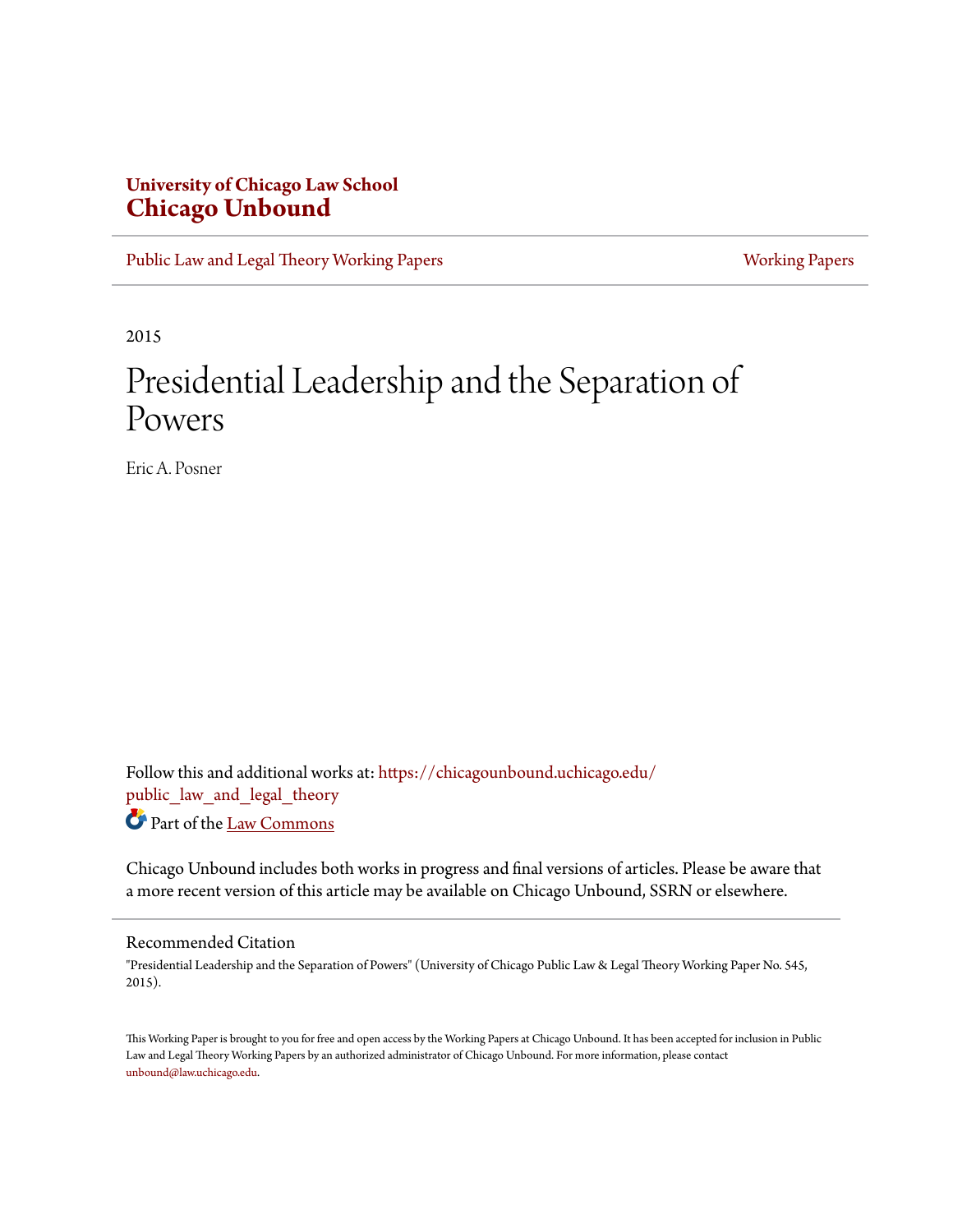# CHICAGO

## **PUBLIC LAW AND LEGAL THEORY WORKING PAPER NO. 545**



## PRESIDENTIAL LEADERSHIP AND THE SEPARATION OF POWERS

*Eric Posner*

## **THE LAW SCHOOL THE UNIVERSITY OF CHICAGO**

September 2015

This paper can be downloaded without charge at the Public Law and Legal Theory Working Paper Series: http://www.law.uchicago.edu/academics/publiclaw/index.html and The Social Science Research Network Electronic Paper Collection.

Electronic copy available at: http://ssrn.com/abstract=2664409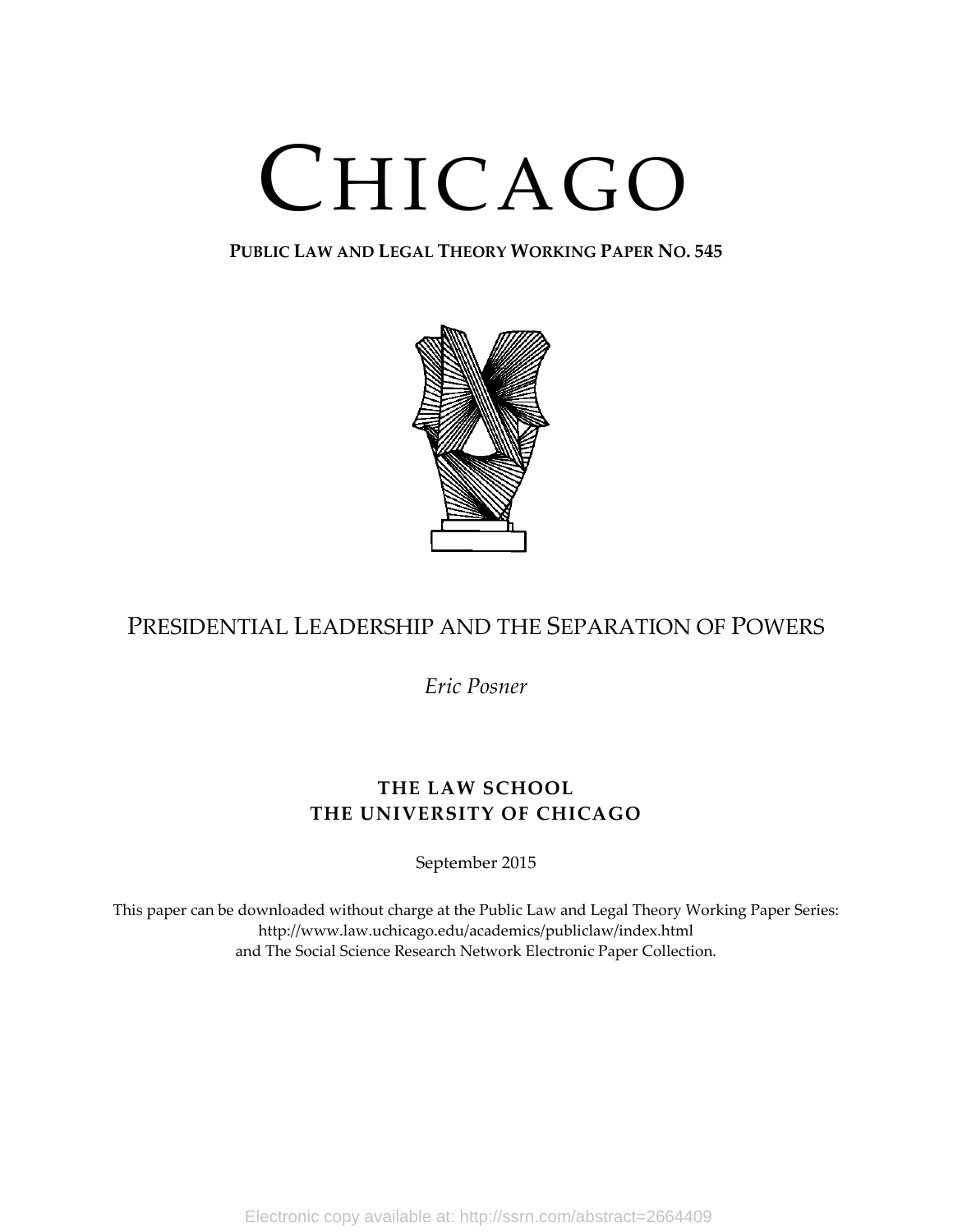Presidential Leadership and the Separation of Powers Eric A. Posner University of Chicago Law School August 19, 2015

> Abstract. The presidents who routinely are judged the greatest leaders are also the most heavily criticized by legal scholars. The reason is that the greatest presidents succeeded by overcoming the barriers erected by Madison's system of separation of powers, but the legal mind sees such actions as breaches of constitutional norms that presidents are supposed to uphold. With the erosion of Madisonian checks and balances, what stops presidents from abusing their powers? The answer lies in the complex nature of presidential leadership. The president is simultaneously leader of the country, a party, and the executive branch. The conflicts between these leadership roles put heavy constraints on his power.

While the topic of presidential leadership has fascinated political scientists and historians for decades, legal scholars have completely ignored it. Legal scholars rarely discuss "leadership"—of the president or anyone else. They are concerned with the legal constraints on the presidency, not the opportunities that the office supplies to its occupant. Moreover, in contrast to political scientists and historians, who find it difficult to resist celebrating presidents who show great leadership qualities, legal scholars almost universally take a critical attitude toward the president.<sup>[1](#page-2-0)</sup> And the leaders who are frequently judged "great" by commentators including Abraham Lincoln, Woodrow Wilson, Franklin Roosevelt, and Ronald Reagan receive the most critical attention. This is because those leaders turn out, with a few exceptions, to be the presidents who most frequently tread on constitutional norms. This raises a paradox. How can our top presidential leaders also be major lawbreakers?<sup>[2](#page-2-1)</sup>

To address this paradox, we start with the Constitution. The Constitution says almost nothing about leadership. It does not identify a leader of the country, a head of state, or even a head of government. By vesting the executive power in the president, it implies that the president is leader of the executive branch, but not that he is the leader of the country or the government. Moreover, not everyone agrees that the president is leader of the executive branch. Even today it is controversial whether executive agencies must answer to the president; the so-called independent agencies like the Fed do not. Congress sets up agencies and gives them their marching orders, controls their budget, and routinely harangues their chiefs. And, of course, Congress demands that the president comply with its laws, citing the Take Care Clause and the Supremacy Clause. The text of the Constitution could be read to envision a president who is merely an agent of Congress, one who has little discretion to exercise leadership except perhaps of a small staff of assistants.

<span id="page-2-0"></span> $1$  A representative example is Bruce Ackerman, The Decline and Fall of the American Republic (2010). For an alternative view, see Eric A. Posner & Adrian Vermeule, The Executive Unbound: After the Madisonian Republic (2011).

<span id="page-2-1"></span> $2$  For purposes of this essay, I rely on the judgments about presidential greatness of historians, political scientists, journalists, and compilers of top-ten lists—and do not make my own.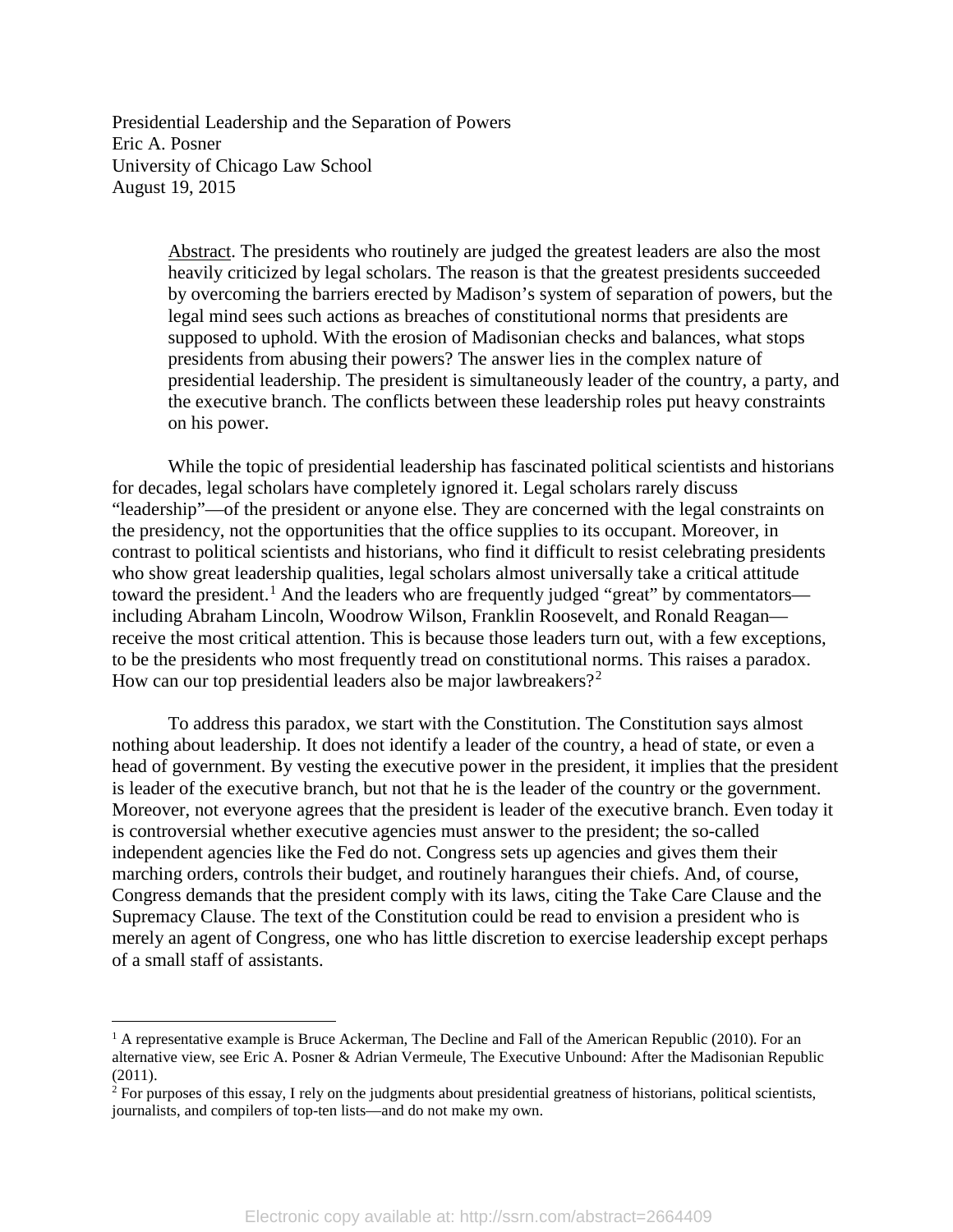The Constitution is hardly clearer about Congress. The Constitution designates the Vice-President as president of the Senate, but in constitutional practice he is not its leader. The Constitution gives the Senate and House the power to elect officers, and the leadership positions in those institutions emerge from that process. Even so, there is not a leader of the House or of the Senate in a meaningful sense. The real leadership positions are held by the top party official in each body—so Congress has *four* leaders, with the majority leaders being something like coequals. Finally, the Constitution does not create a leader of the courts (though it refers in passing to a Chief Justice presiding over impeachment trials). Congress created the position of Chief Justice, whose powers over the federal judiciary are limited.

Why does the Constitution say so little about leadership? The founders sought a more effective executive after the debacle of the Articles of Confederation, but they also feared an excessively powerful national government, whether one led by an imperial president or by a tyrannical legislature. The solution was to be elections supplemented by the system of separation of powers. Elections would ensure that government officials enjoy popular support when they reach office but they could not, by themselves, prevent those officials from accumulating power while in office and then using that power both to maintain their position and abuse the public trust. The separation of powers addressed this risk. Madison argued that each of the three branches of government would compete for power and in the process constrain each other. The usual picture is one in which the officials in each branch are motivated to inflate their personal power by expanding the power of the branch in which they operate, and hence by resisting the efforts of officials in other branches to extend *their* power. Actions that seek to redistribute power—actions that would result in power being concentrated in one office or branch—would be blocked. Actions that advance the public interest would (presumably) not be blocked. A separate executive branch would enable the government to act quickly and decisively, but because the executive would derive most of its authority from Congress, it would be blocked from expanding its power.

Consistent with the Madisonian structure, then, the Constitution—more by implication than by language—creates a *group* of leaders, but no leader of the nation. The government is a kind of institutional confederacy. The founders, who were well-versed in classical history, may have envisioned a system like the Roman Republic, where there were leaders but no Leader. The Roman Senate was a collective body, and men with distinctive gifts like Cicero could emerge as leaders at critical moments. But leadership was fluid; it moved from one person to another in response to events. The most important office was the consul, but there always were two consuls, and they served only for a year. A dictator could be authorized for short periods during military emergencies. These and many other restrictions on office-holding worked to block—or at least retard—the emergence of charismatic individuals whose power derived from their personalities, connections, accomplishments, and family lineage, rather than from their temporary occupation of an institutional position. The Roman Republic survived for centuries without a king. Men who sought to become Leaders, like Sulla and Caesar, were seen as usurpers. The imperial leadership of Augustus and his successors was not possible until the Republic collapsed.

But the founders' aversion to a national leader ran into trouble from the start. Even while debating in Philadelphia, it was widely understood that the new country would be led by a great man—George Washington. And he would not be speaker of the House or Chief Justice. Just as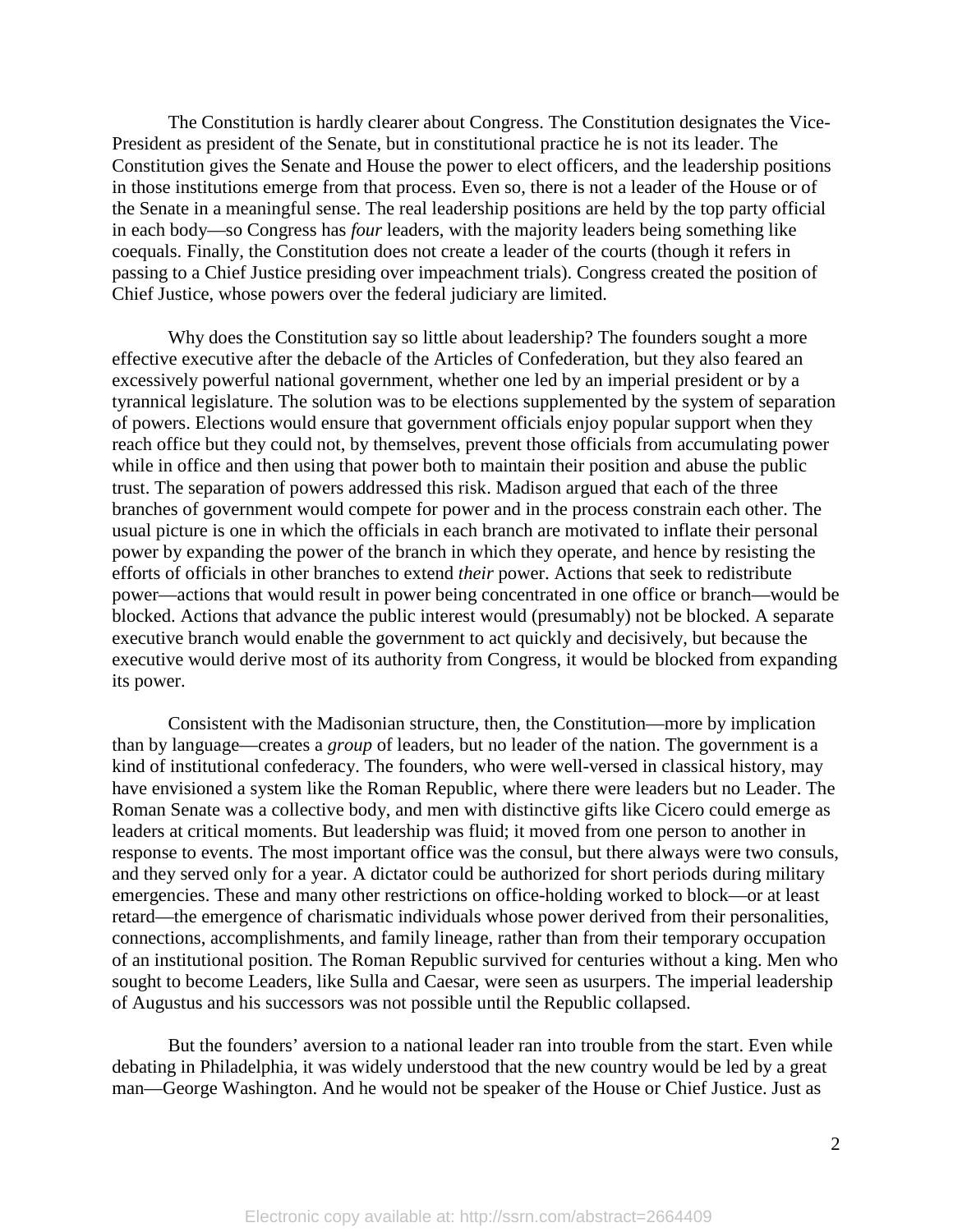he was president of the Constitutional Convention, he would be president of the country. The selection of Washington was an obvious choice. He was not just the hero of the Revolution; he was a natural leader who had earned the trust of his officers and soldiers through many years of war. The new country's best chance was to throw its lot to a man who already enjoyed the trust of the nation. And the position of president rather than House Speaker or Chief Justice was the obvious choice as well. He was a military man, and what the country needed was a military leader to protect it from Indians, Europeans, and internal dissenters. So while the founders drafted a document that failed to recognize a national leader, they prepared the way for the first and greatest national leader. The negation of presidential leadership was to be a legal fiction.

#### \*\*

The immediate resort to presidential leadership spelled trouble for the Madisonian system. The system of separation of powers was supposed to allow decisive action by the executive while blocking it or any other part of government from acquiring excessive power, but it has never been clear how this system could work. The Constitution's checks and balances simply make it difficult for the national government to act—whether for good or for bad. The basic problem with a government action—whether a military operation, negotiation of a trade treaty, or the construction of a new canal—is that it creates losers as well as winners. Vetogates enable potential losers to head off government action that harms them, but the more vetogates that are built into the system, the easier it is for losers to block actions that are in the public interest. This means that government actions that benefit the public can be blocked by people harmed by those actions unless they are compensated. Indeed, even if the actions hurt no one at all, people located at the vetogates can block the action unless they receive special treatment. Separation of powers, which is distinguished from other systems like parliamentary government by the large number of vetogates it creates, just leads to gridlock—an ineffective government.

The rise of presidential leadership, beginning as we said as early as George Washington, only partly ameliorated this problem. Washington alone entered office with a large enough wellspring of trust to enable him to use the office aggressively—and, even then, he frequently acted with extreme caution, careful to consult Congress and follow its laws even during emergencies like the Whiskey Rebellion. Only a few successors with exceptional talents— Jefferson, Jackson, Polk maybe—could overcome the barriers to government action, and they did so only on occasion. However, perhaps because the country was focused inward during the first sixty years of its existence—or perhaps because the party system would permit new forms of cooperation among the branches—the cumbersome structure of the national government could be tolerated. State governments undertook internal development. Congress tended to give the president a free hand for foreign relations and military operations—where quick and decisive actions were necessary, and the gains from security or territorial conquest could be widely distributed. Otherwise, the national government was weak and presidential leadership thin. The great controversies over slavery were resolved by Congress, not the president. And then the system buckled. The country was saved by Lincoln, the greatest leader since Washington, who ran roughshod over the Madisonian system in countless ways. But it was in the twentieth century that separation of powers gave way decisively to a system of personalistic leadership by the president.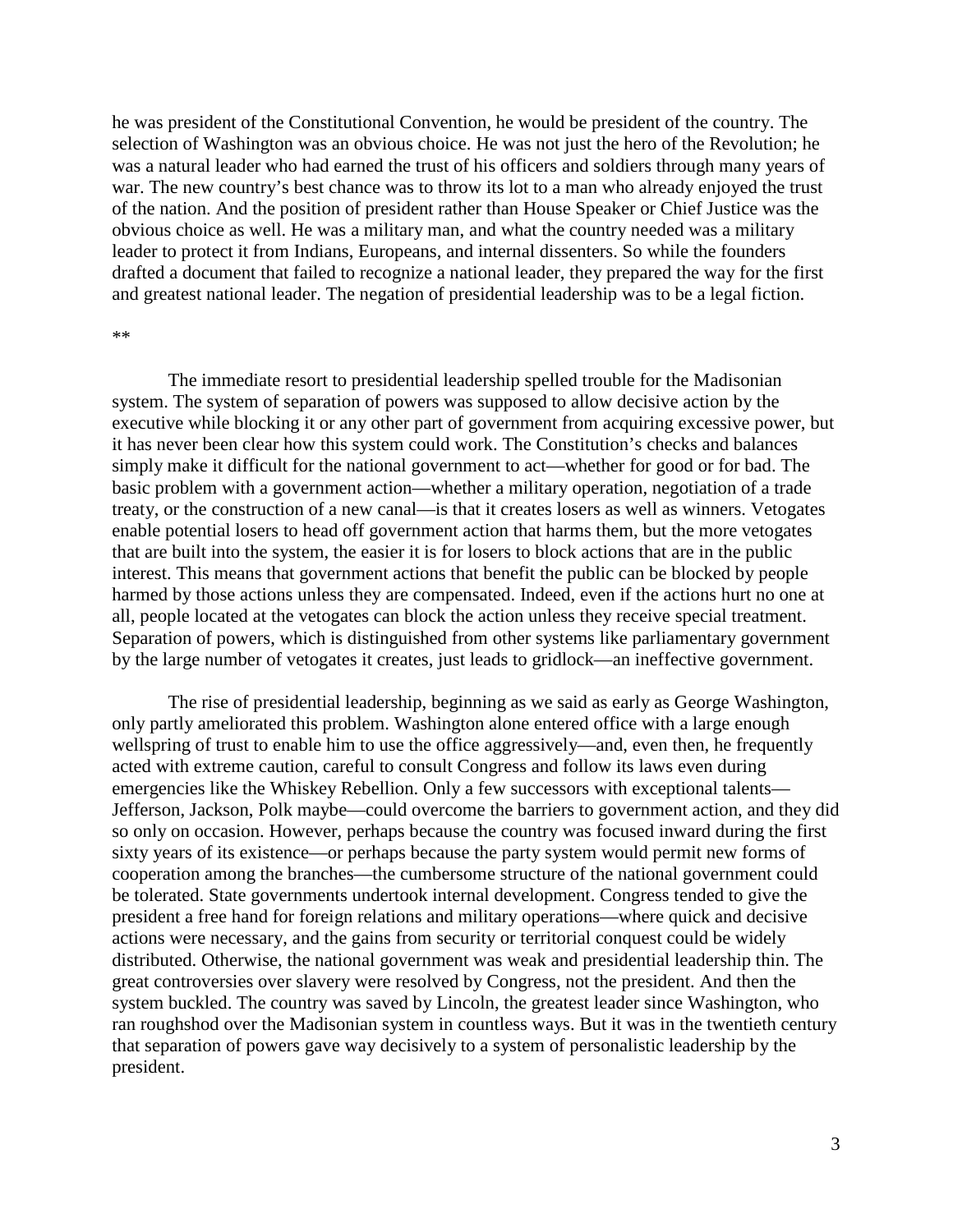The evolution was not linear but it was unmistakable. Markers along the way included Theodore Roosevelt's innovation of appealing directly to the public for support rather than working through Congress; the concentration of national power under Woodrow Wilson; the vast expansion of the federal bureaucracy under Franklin Delano Roosevelt, including the inauguration of a new form of administrative government; and the Cold War-era consolidation of presidential control over a vast standing army and foreign policy. A subtle but important change was that the locus of policymaking authority moved from Congress to the president. While Congress would continue to debate legislation, the president set the agenda. From a legal standpoint, the expansion of presidential power took two forms: the enactment of hundreds of statutes that gave the president vast discretionary authority and large staffs to implement it; and presidential assertions of unilateral authority under the Constitution. The first required active congressional participation, the second, acquiescence; but they were mutually reinforcing, and the Supreme Court—after modest resistance that ended with Roosevelt's court-packing plan gave its imprimatur.

While the separation of powers eroded, the president's personal authority expanded. Today, he can use his legal and constitutional authority to implement many of the policies he prefers. He still needs congressional authority for major legislative changes, but the president initiates the debate by appealing to the public and demanding support from the thousands of people who owe him favors for patronage and other benefits he has bestowed or has the capacity to bestow. He leads his party, which also gives him authority over Congress when his party enjoys a majority in both houses, and influence over Congress even when he doesn't. He nominates judges who advance his ideological goals, and fills the top ranks of the bureaucracy with his supporters. He leads an institution that gathers and processes information (especially confidential information) much better than Congress can, and this informational advantage along with the fact that he occupies his office continuously while Congress comes and goes gives him the ability to set the agenda and control the public debate, to act and confront Congress, passive and divided as always, with a fait accompli.<sup>[3](#page-5-0)</sup>

The Obama administration exemplifies all these trends. President Obama came to office promising economic stimulus, financial regulation, universal health care, climate regulation, immigration reform, and reforms to counterterrorism. He set the agenda; Congress reacted. Congress gave him the legislation he sought in the first three cases: economic stimulus, the Dodd-Frank Act, and the Affordable Care Act. The second two examples are of dual significance. Not only did Congress acquiesce in the president's legislative agenda; it vastly expanded his authority, and the authority of his successors, to regulate—that is, to make policy decisions—in the financial and health sectors of the economy. While Congress refused to give Obama the climate and immigration laws he sought, the president implemented his plans administratively, relying both on constitutional norms of executive discretion and existing statutes that gave him vast authority. The regulations were not as far-reaching as the legislation he sought, but they accomplished a great deal. Obama also used his regulatory authority and his legal team to advance gay rights. Of all of Obama's major policy initiatives, the only one that Congress has completely frustrated is his plan to shut down the prison located at Guantanamo Bay.

<span id="page-5-0"></span> <sup>3</sup> William G. Howell, Power Without Persuasion: The Politics of Direct Presidential Action (2003).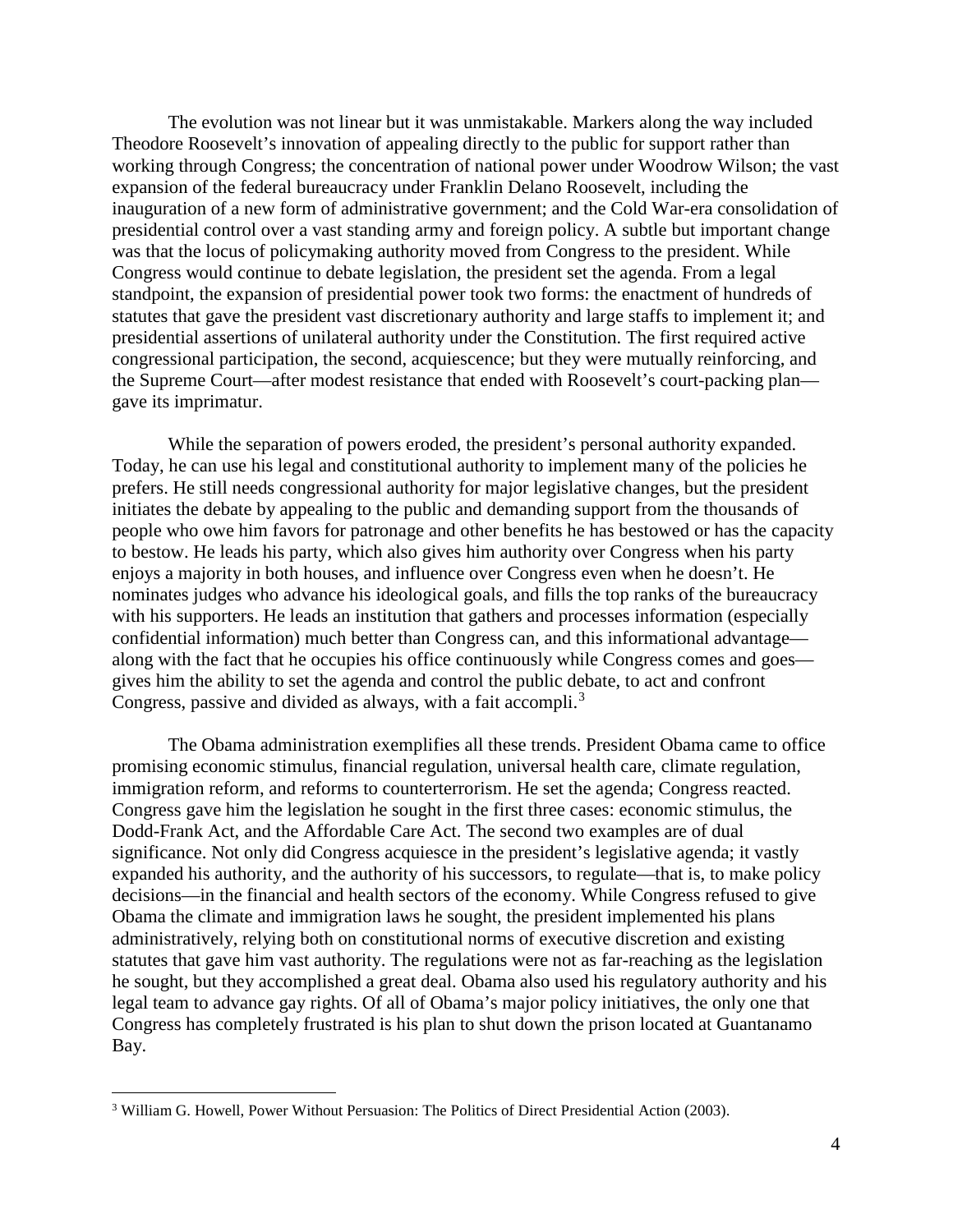But the erosion of separation of powers did not lead to the abuses that the founders feared. While his critics argue—often with justice—that Obama has violated constitutional norms, the president is not a dictator; his policies have enjoyed the support of majorities or large minorities. It is a major irony that the presidents whom historians and political scientists have declared great leaders and placed on their top-ten lists have engaged in constitutionally dubious behavior on a grand scale: Washington, Lincoln, Theodore Roosevelt, Franklin Roosevelt, Truman, Lyndon Johnson, Reagan. While Nixon reigns as the greatest constitutional lawbreaker—and no one, I think, would call him a great leader—all the presidents who were constitutionally scrupulous have also been the most insignificant and are now forgotten. This raises a question. If the separation of powers no longer constrains presidents from committing abuses, what does?

#### \*\*

The answer lies in the nature of presidential leadership, and the peculiar way in which the psychology of leadership interacts with the institutional system we have inherited from the founders. While George Washington was already turning the office of the presidency into the primary leadership position of the country, he did this in the context of the separation-of-powers structure. Washington was from the start the leader of the country—in defiance of the Constitution—but he was also the leader of the executive branch. Consistent with the constitutional structure, this meant that Washington found himself frequently being opposed by Congress. And then there was a development that the Constitution failed to envision. Washington soon found himself the de facto leader of the Federalists. In later years, when the party system fully emerged, the president would formally be the leader of his party. And so with the president today. He leads three separate institutions: the country, the executive branch, and his party.

To understand the significance of this state of affairs, we need to examine the concept of leadership more carefully than we have so far. Broadly speaking, a leader is someone who can motivate a group to act in ways that maximize the well-being of the group or promote its values. Leaders typically face a collective action problem among group members who prefer to act in their self-interest unless they can be assured that all members of the group act in the group interest. The successful leader provides these assurances. Thus, leadership seems to depend fundamentally on the ability of the leader to acquire and maintain the trust of the group. As long as the group believes that the leader will act in the interest of all its members, and is intelligent and informed enough to make correct choices, the group will give the leader its trust, and the leader will be able to lead by making choices on the group's behalf.

How do leaders inspire trust in their followers? A huge and inconclusive literature has failed to identify specific personality attributes or skills that are associated with leadership (though this hasn't stopped thousands of educational institutions from offering courses in "leadership").<sup>[4](#page-6-0)</sup> In practice, however, we can see that the leader demonstrates persuasively—

<span id="page-6-0"></span> <sup>4</sup> In the presidential literature, an immense wave of speculation was triggered by Richard E. Neustadt, Presidential Power: The Politics of Leadership (1960); see also Fred I. Greenstein, The Presidential Difference: Leadership Style from FDR to Clinton (2000); George R. Goethals, "Presidential Leadership," Annual Review of Psychology 56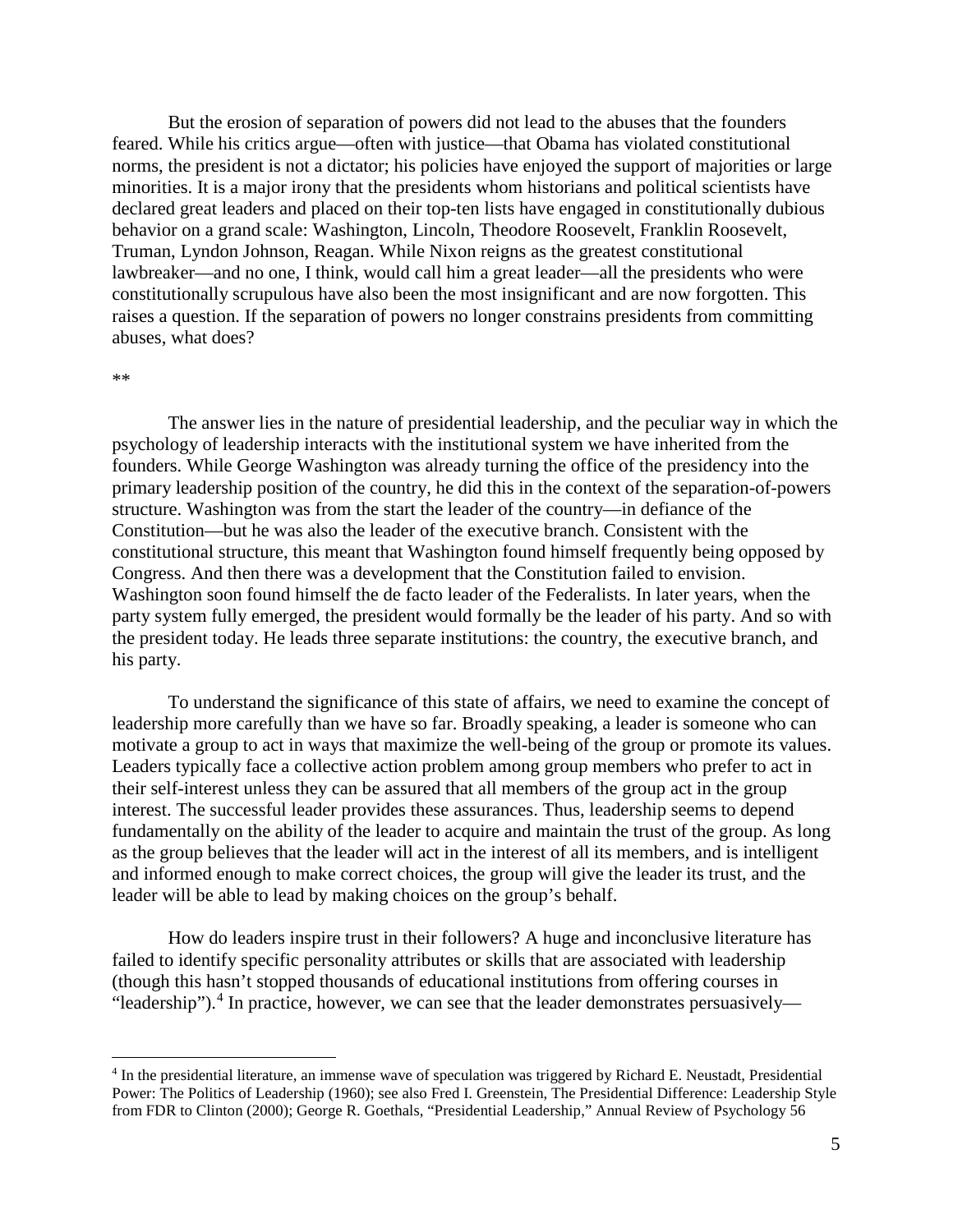through word and action—that he shares the group's interests and will keep his promises. Most leaders thus depend on their reputation, which they build up through a long career of demonstrating success in different organizations and in increasingly large and heterogeneous groups. Group members typically trust leaders because the leader hails from the group, has demonstrated integrity by keeping his promises, and shown competence by making choices that advance the group's interest. Nearly all American political leaders were born in America (and, of course, the president must be by law), and all presidents have held office or other significant leadership positions before being elected. Presidents who are judged great leaders overcome entrenched resistance to implement policies that advance the public interest; they do so usually by knitting together a coalition of groups whose trust they have managed to win.

People with identical leadership qualities can be greater or lesser leaders depending on the political context in which they operate. Some authors emphasize the large role of public expectations, which are shaped in part by the behavior of previous presidents; and the way that a president's biography and personality resonate with the public at a particular moment of history.<sup>[5](#page-7-0)</sup> Thus, the search for a specific personality types that lends itself to leadership is futile. Sometimes, there is little scope for leadership because the country is happy or excessively divided; a leader with exceptional talents may therefore accomplish little. When people have diverse interests, policies that advance the interest of one group may harm another group. The leader faces the challenge of arranging for a transfer to the harmed group, or promising it future policies that will benefit it in return for support for an action that hurts group members in the short term. Circumstances will define in part the interests of the group. So a population will be more unified when facing a foreign threat than when debating the progressivity of taxes. This is probably why wartime presidents are often remembered as great leaders.

Regarding the question why presidents do not abuse their positions, the answer is connected to conflicts inhering in the institutional arrangements that he must manage. In place of the Madisonian triptych of executive-legislative-judicial, let me propose a different tripartite structure: executive-party-country. And in place of the Madisonian political equilibrium maintained by the interaction of three opposing forces, consider a set of concentric circles. The president remains the leader of the executive branch under the surviving detritus of the constitutional structure imagined by Madison. By tradition, he is leader of the country. He is also leader of his party. So the president is leader of three different groups at the same time.

Remember that leadership depends on maintaining the trust of the group. This means acting in the interest of the group, and that often means at the expense of others, the people outside the group. When the president acts as leader of the nation, the group consists of all Americans, while the outsiders are foreigners. When the president acts as leader of his party, the group consists of party members—Democrats or Republicans. When the president acts as leader of the executive branch, the group consists of the members of the federal bureaucracy, including the military. This means that members of one group may be excluded from another group, and yet they look to the same person for leadership.

 <sup>(2005): 545-70.</sup> There are also thousands of books about the leadership qualities of CEOs, generals, and so on, which collectively manage to produce a small pile of clichés.

<span id="page-7-0"></span><sup>5</sup> Stephen Skowronek, Presidential Leadership in Political Time: Reprise and Reappraisal (2d ed. 2011).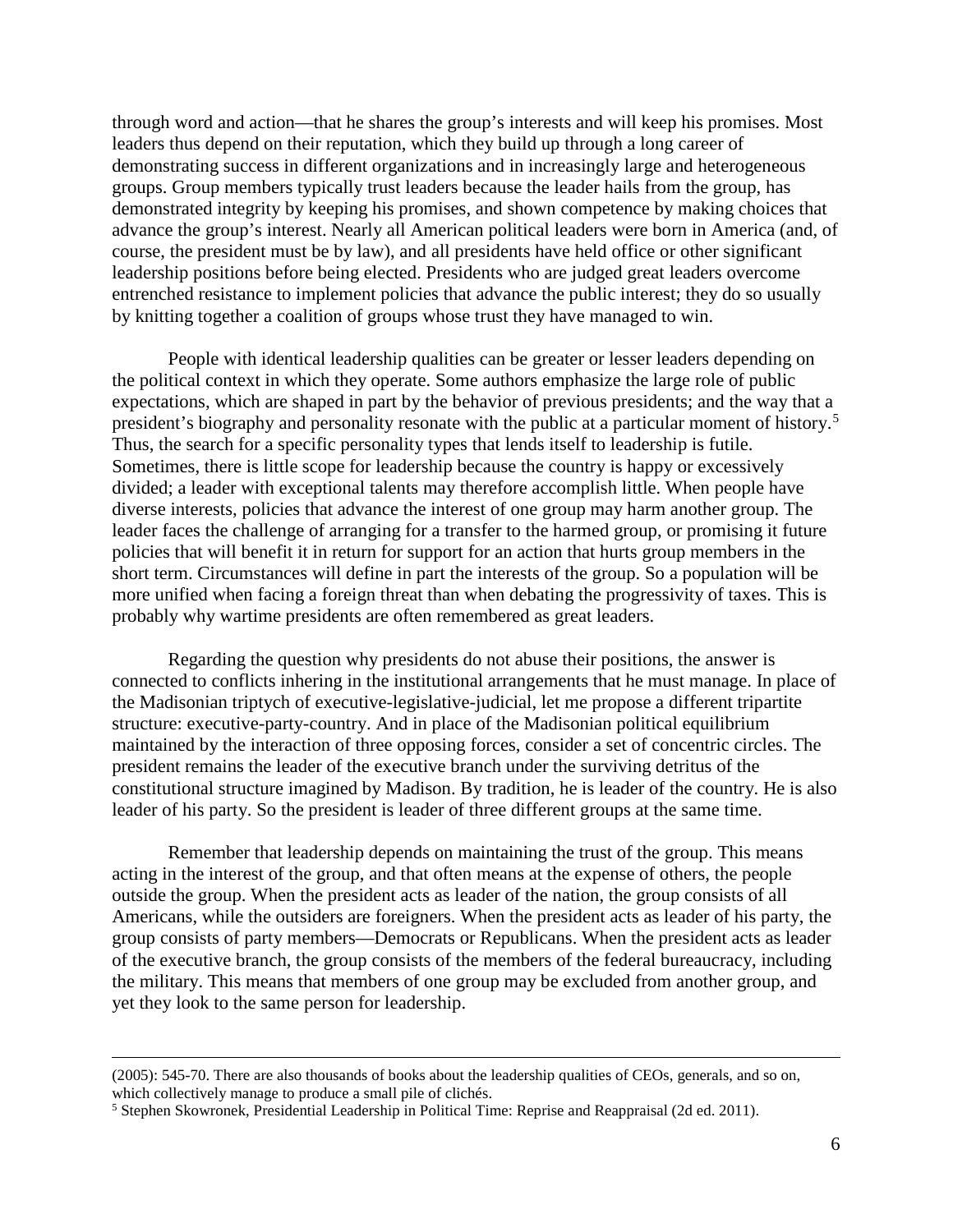Consider, for example, President Obama's counterterrorism policies—including his use of drone strikes to assassinate suspected members of Al Qaeda and the Islamic State. Obama believes that it is in the interest of the country to maintain these policies, but in the process he has angered his party—or a substantial segment of the party, who oppose them. But while aggressive counterterrorism tactics have cost Obama the support of people in his party, they have helped him maintain support among people outside his party, or at least to soften their opposition. The policies make it harder for Republicans to accuse him of being soft on terrorism, of being a closet Muslim, of disregarding American security.

At the same time, many of Obama's policies advance his party's interests. Here, I mean both the party's strategic interests and the values the party stands for. Immigration reform provides a good example. Democrats seek to cultivate the support of Hispanics, and most Hispanics support Obama's executive actions to protect people who entered the country illegally. Obama's support for the Dodd-Frank Act was consistent with Democrats' view that the financial industry should be subject to greater regulation. The Affordable Care Act also advanced a longtime Democratic position that health insurance should be provided universally.

So Obama, like his predecessors, must maintain his leadership of the country and his leadership of the party, and it turns out that strengthening his leadership of one group hurts his leadership of the other group. The mechanism is straightforward. When Obama takes an action that advances the interest of one group at the expense of the other, the group that is hurt begins to wonder whether he has its interests at heart. It is more inclined to distrust him, even as the other group's trust is enhanced.

The president's leadership of the executive branch introduces yet another complicating factor. The federal bureaucracy comprises two groups of people: political appointees and civilservice employees. Political appointees head the agencies and fill their top ranks. Within this group, the highest-ranked appointees must be confirmed by the Senate; lower-ranked positions can be filled by the president without Senate approval. The president almost always selects political officials from the pool of personal and party loyalists. And these people often expect to be rewarded for loyal service with future promotions, access to the president, and plum jobs outside of government in think tanks and elsewhere.

Civil-service employees are typically appointed by the agency heads, who are not permitted to take partisan loyalties into account when hiring and in any event civil-service employees will stay in office long after the administration turns over. Civil-service employees also vastly outnumber the political employees, so while they are nominally subordinate, their expertise, mastery of institutional norms, and numbers ensure that they control most of an agency's day-to-day actions. They can also embarrass their political leaders by leaking confidential documents, complaining to the press, dragging their feet when asked to implement policies that the president favors, and threatening to resign.

The bureaucracy creates both opportunities and headaches for presidential leadership. One way for presidents to maintain party loyalty is to give patronage appointments to party members who are disappointed by his policy choices. Patronage appointments enhance party leadership but it comes at the cost of both executive-branch and national leadership. Civil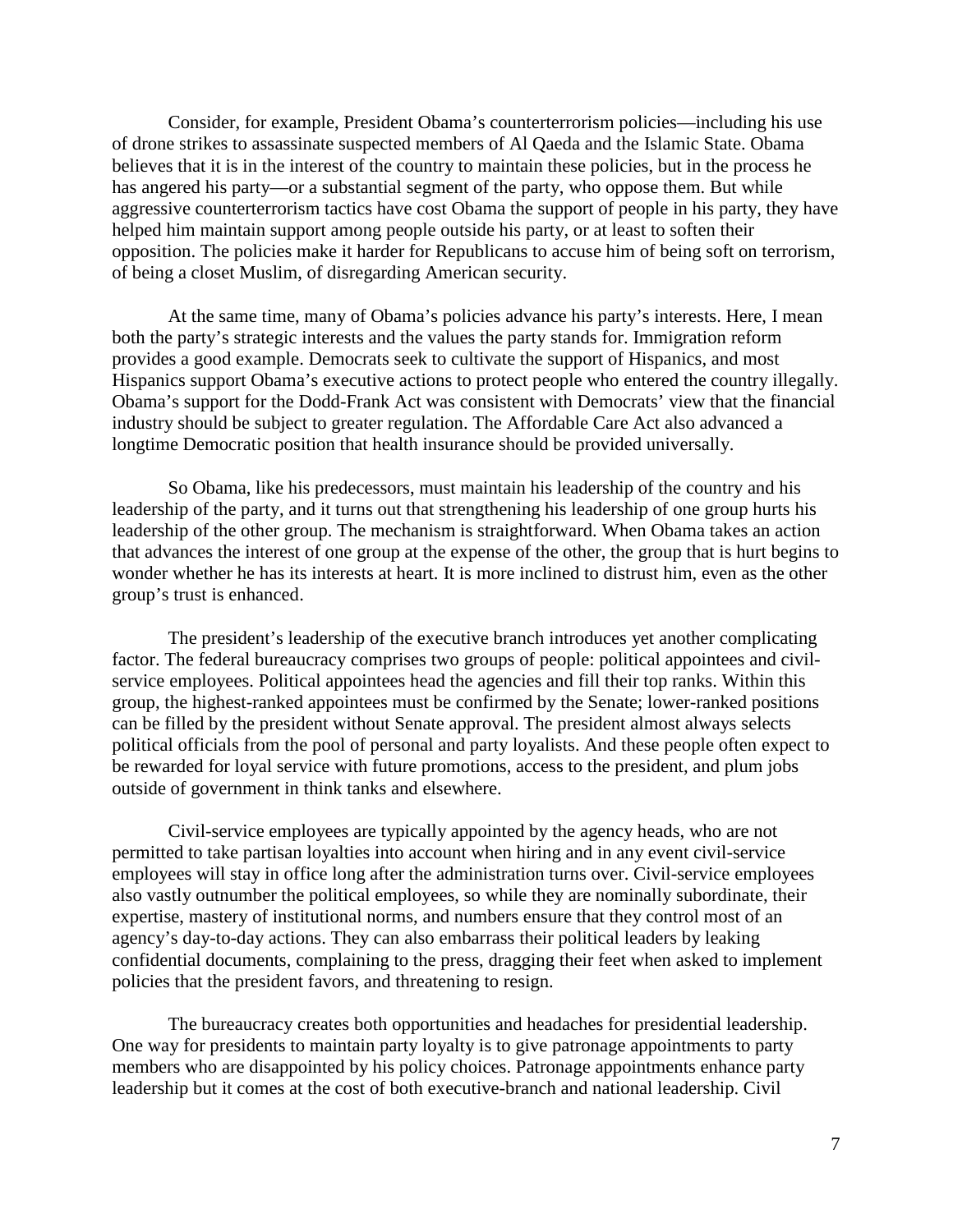servants resent serving under hacks. And the country may believe that the president is putting party loyalty over the public good.

If the president is to please the party or the country, he needs the cooperation of the bureaucracy because the bureaucracy is his instrument of action. This not only constrains his freedom to make patronage appointments; it also forces him to protect executive-branch officials from Congress. One of the great flashpoints between presidents and Congress is executive privilege, which all modern presidents have used aggressively to protect appointees from embarrassing inquiries and investigations. But executive privilege raises another problem. When the president uses secrecy to protect officials, the public may suspect that the president is hiding wrongdoing. Presidential secrecy may strengthen his leadership of his bureaucracy but, by sowing distrust among the public, weaken his leadership of the country.

We should also address the risk that the president could abuse power though his leadership of the bureaucracy. This risk plays a part in political discourse, and worries about it have a distinguished historical pedigree. After all, the great Roman leaders who helped bring down the Republic owed their power to their leadership over the army. In the end, soldiers were more loyal to the generals than to the state. In 1951, Truman lost confidence in, and the confidence of, General MacArthur, and it has been argued that the country came close to a coup d'état. In modern times, people worry that the president can use the civilian bureaucracy to spy on citizens, stifle dissent, and interfere with personal freedom. There are still respectable commentators who see the military as a threat to civilian independence.<sup>[6](#page-9-0)</sup>

But as we have seen, to lead the bureaucracy, the president needs its trust, and maintaining the trust of the bureaucracy is in tension with national and party leadership. Reagan was elected on a platform that criticized burdensome federal regulation, but he couldn't simply abolish the bureaucracy. He needed it to unwind some regulations while maintaining others. Thus, he had to temper his criticisms once in office while still trying to appease the antiregulatory wing of his party. Obama campaigned on a platform calling for greater transparency of the bureaucracy, but has failed to follow through because he needs the trust of officials who work for him. In this case, Obama was willing to anger his party in order to appease the bureaucracy, whose assistance he needed to advance policies he cared about.

Leadership depends on trust, but people tend to distrust those who exercise power over them—the president above all. Presidential leadership is constrained by deep egalitarian and antiauthoritarian norms that constantly replenish the well of suspicion from which the pubic draws when it evaluates presidential rhetoric and action. The country was settled by dissenters, founded on revolution against a king, and developed by frontiersmen, who contributed to a national mythology of self-reliance. So while presidential leadership is acknowledged as necessary, the actions of president and all contenders for the presidency are subject to relentless scrutiny. This level of scrutiny has increased over the decades in tandem with the rise of presidential power. Today, the president is stripped of all privacy, like the kings of old whose bowel movements were examined by courtiers for signs of disease. Every aspect of his private life (with a partial exception for his young children) is considered a legitimate topic for media scrutiny and public debate. This is meant not only to assure us that our trust in the president is

<span id="page-9-0"></span> <sup>6</sup> Ackerman, supra.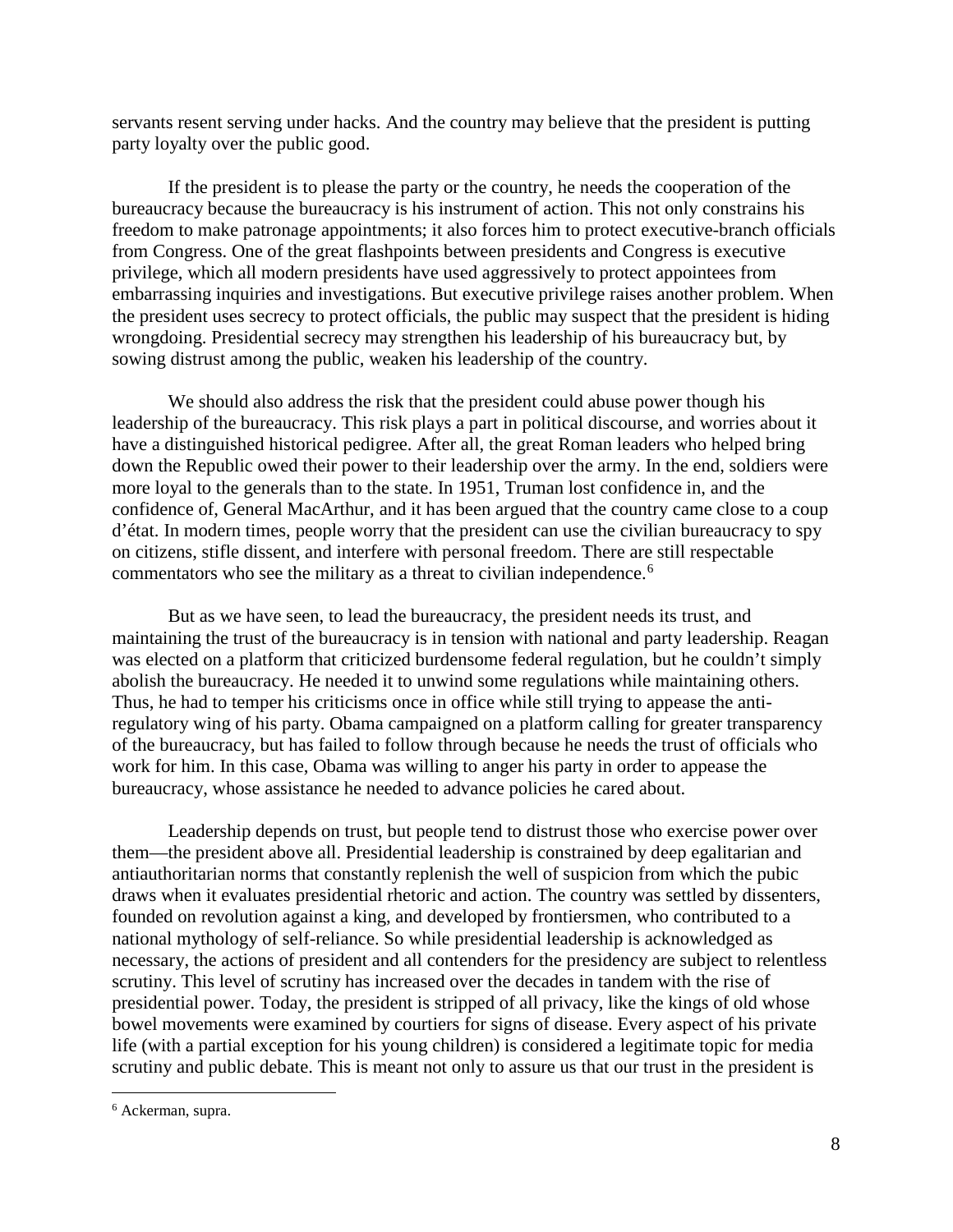not misplaced but, through his ritual humiliation, compensate us for our subordination to him. This tendency is everywhere, and the conspiracy theories that surround every president—in Obama's case, centering on the question of whether he was born outside this country and is a closet Muslim—is only an extreme version of it. In the United States, conspiracy-mongering by alienated political minorities combines with pervasive egalitarian resentment among the wider public that a great man (or woman) lords over all of us, to provide a checking power far more significant than the paper barriers of the Constitution. Day after day the president must labor to retain the public's trust.

#### \*\*

The Madisonian system sought to prevent government abuse by creating a set of competing institutions that check the ambitions of officeholders in each. The theory is that if no branch of government can dominate the government, then power will never be concentrated enough to do real harm. But we can also understand this system in the light of the founders' fears about dominance by charismatic leaders like Caesar or Cromwell. Most of the individuals who operate the levers of power within the various branches would remain faceless cogs in the Madisonian wheelwork, while the handful of talented men who could distinguish themselves would never obtain a national following, or at least not for long. The system was constructed so as to block the emergence of dominating leaders at the national level.

But Madison's system failed because it set up too many vetogates, rendering the federal government unable to function effectively. It also underestimated the unifying power of national leadership. By the twentieth century, it was clear that Madison's system made it impossible for a national government to effectively regulate the new national economy, to provide for social welfare, and to protect the country from foreign threats. Activist presidents with outstanding leadership abilities dismantled the Madisonian system piece by piece, paving the way for our current president-centered system of national administration, one that heavily relies on the magnetism, talent, and organizational abilities of the presidents, who are kept in check these days by public scrutiny, the media, and the challenge of leading different institutions and groups in an enormous country. Those presidents are the presidents that law professors condemn for their lawbreaking and historians celebrate for their greatness.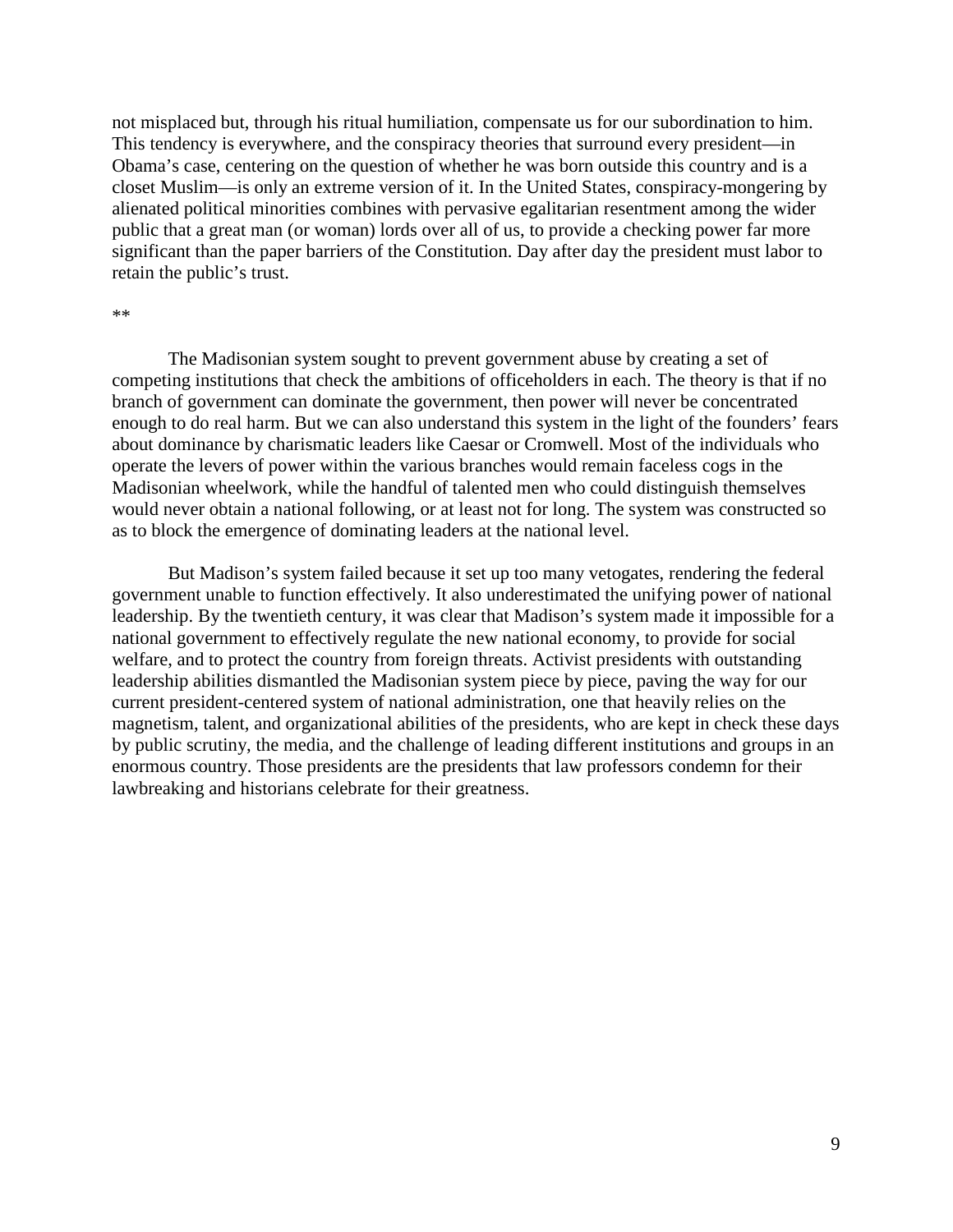Readers with comments may address them to:

Professor Eric Posner University of Chicago Law School 1111 East 60th Street Chicago, IL 60637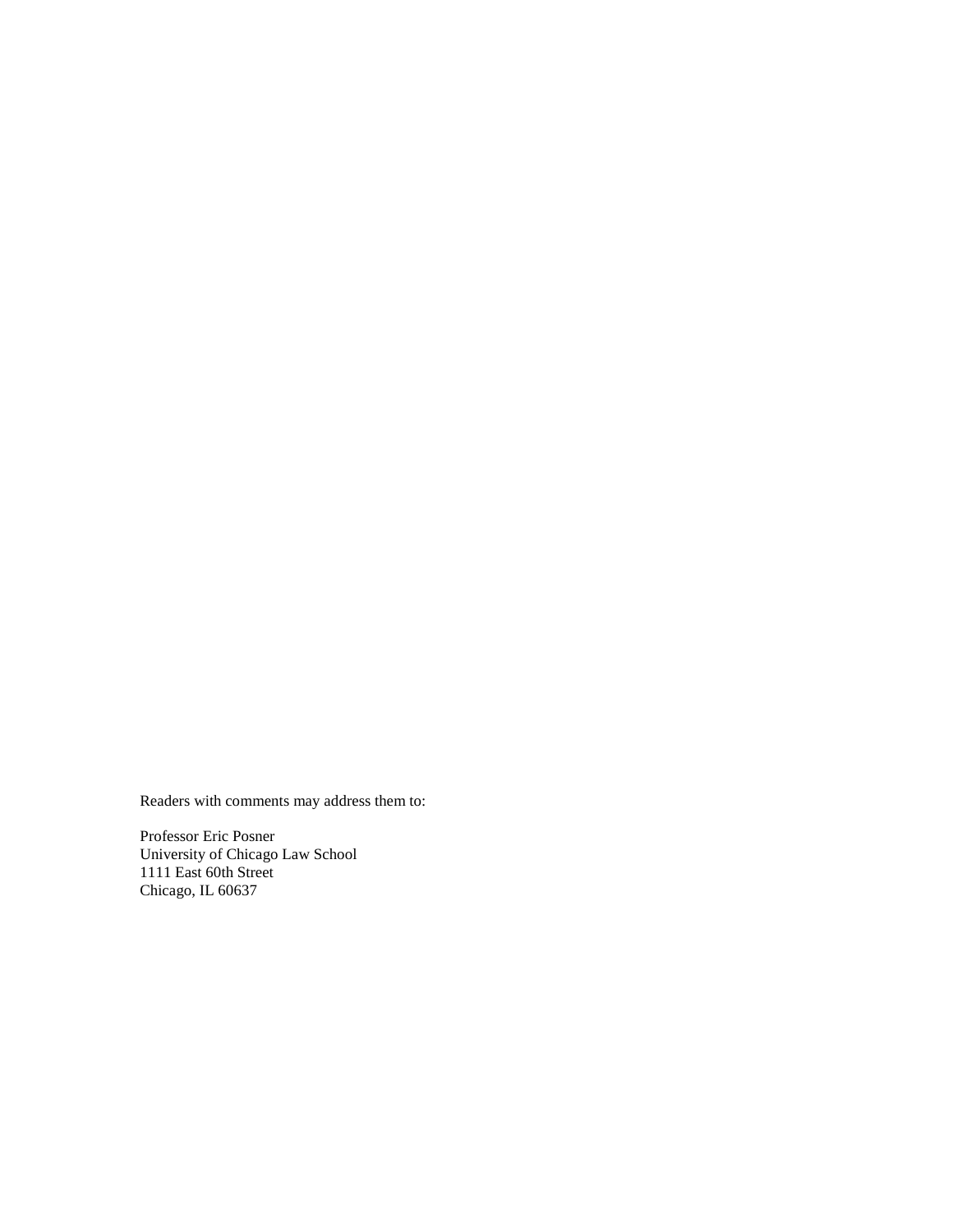## **The University of Chicago Law School Public Law and Legal Theory Working Paper Series**

For a listing of papers 1–400 please go to http://www.law.uchicago.edu/publications/papers/publiclaw.

- 401. Gary Becker, François Ewald, and Bernard Harcourt, "Becker on Ewald on Foucault on Becker" American Neoliberalism and Michel Foucauilt's 1979 *Birth of Biopolitics* Lectures, September 2012
- 402. M. Todd Henderson, Voice versus Exit in Health Care Policy, October 2012
- 403. Aziz Z. Huq, Enforcing (but Not Defending) "Unconstitutional" Laws, October 2012
- 404. Lee Anne Fennell, Resource Access Costs, October 2012
- 405. Brian Leiter, Legal Realisms, Old and New, October 2012
- 406. Tom Ginsburg, Daniel Lnasberg-Rodriguez, and Mila Versteeg, When to Overthrow Your Government: The Right to Resist in the World's Constitutions, November 2012
- 407. Brian Leiter and Alex Langlinais, The Methodology of Legal Philosophy, November 2012
- 408. Alison L. LaCroix, The Lawyer's Library in the Early American Republic, November 2012
- 409. Alison L. LaCroix, Eavesdropping on the Vox Populi, November 2012
- 410. Alison L. LaCroix, On Being "Bound Thereby," November 2012
- 411. Alison L. LaCroix, What If Madison had Won? Imagining a Constitution World of Legislative Supremacy, November 2012
- 412. Jonathan S. Masur and Eric A. Posner, Unemployment and Regulatory Policy, December 2012
- 413. Alison LaCroix, Historical Gloss: A Primer, January 2013
- 414. Jennifer Nou, Agency Self-Insulation under Presidential Review, January 2013
- 415. Aziz Z. Huq, Removal as a Political Question, February 2013
- 416. Adam B. Cox and Thomas J. Miles, Policing Immigration, February 2013<br>417. Anup Malani and Jonathan S. Masur. Raising the Stakes in Patent Cases. I
- 417. Anup Malani and Jonathan S. Masur, Raising the Stakes in Patent Cases, February 2013
- 418. Ariel Porat and Lior Strahilevits, Personalizing Default Rules and Disclosure with Big Data, February 2013
- 419. Douglas G. Baird and Anthony J. Casey, Bankruptcy Step Zero, February 2013
- 420. Alison L. LaCroix, The Interbellum Constitution and the Spending Power, March 2013
- 421. Lior Jacob Strahilevitz, Toward a Positive Theory of Privacy Law, March 2013<br>422. Eric A. Posner and Adrian Vermeule, Inside or Outside the System? March 2013
- Eric A. Posner and Adrian Vermeule, Inside or Outside the System? March 2013
- 423. Nicholas G. Stephanopoulos, The Consequences of Consequentialist Criteria, March 2013
- 424. Aziz Z. Huq, The Social Production of National Security, March 2013<br>425. Aziz Z. Huq, Federalism, Liberty, and Risk in *NIFB v. Sebelius*, April?
- 425. Aziz Z. Huq, Federalism, Liberty, and Risk in *NIFB v. Sebelius*, April 2013
- 426. Lee Anne Fennell, Property in Housing, April 2013
- 427. Lee Anne Fennell, Crowdsourcing Land Use, April 2013
- 428. William H. J. Hubbard, An Empiritcal Study of the Effect of *Shady Grove v. Allstate* on Forum Shopping in the New York Courts, May 2013
- 429. Daniel Abebe and Aziz Z. Huq, Foreign Affairs Federalism: A Revisionist Approach, May 2013
- 430. Albert W. Alschuler, *Lafler* and *Frye*: Two Small Band-Aids for a Festering Wound, June 2013
- 431. Tom Ginsburg, Jonathan S. Masur, and Richard H. McAdams, Libertarian Paternalism, Path Dependence, and Temporary Law, June 2013
- 432. Aziz Z. Huq, Tiers of Scrutiny in Enumerated Powers Jurisprudence, June 2013
- 433. Bernard Harcourt, Beccaria's *On Crimes and Punishments:* A Mirror of the History of the Foundations of Modern Criminal Law, July 2013
- 434. Zachary Elkins, Tom Ginsburg, and Beth Simmons, Getting to Rights: Treaty Ratification, Constitutional Convergence, and Human Rights Practice, July 2013
- 435. Christopher Buccafusco and Jonathan S. Masur, Innovation and Incarceration: An Economic Analysis of Criminal Intellectual Property Law, July 2013
- 436. Rosalind Dixon and Tom Ginsburg, The South African Constitutional Court and Socio-Economic Rights as 'Insurance Swaps', August 2013
- 437. Bernard E. Harcourt, The Collapse of the Harm Principle Redux: On Same-Sex Marriage, the Supreme Court's Opinion in *United States v. Windsor,* John Stuart Mill's essay *On Liberty* (1859), and H.L.A. Hart's Modern Harm Principle, August 2013
- 438. Brian Leiter, Nietzsche against the Philosophical Canon, April 2013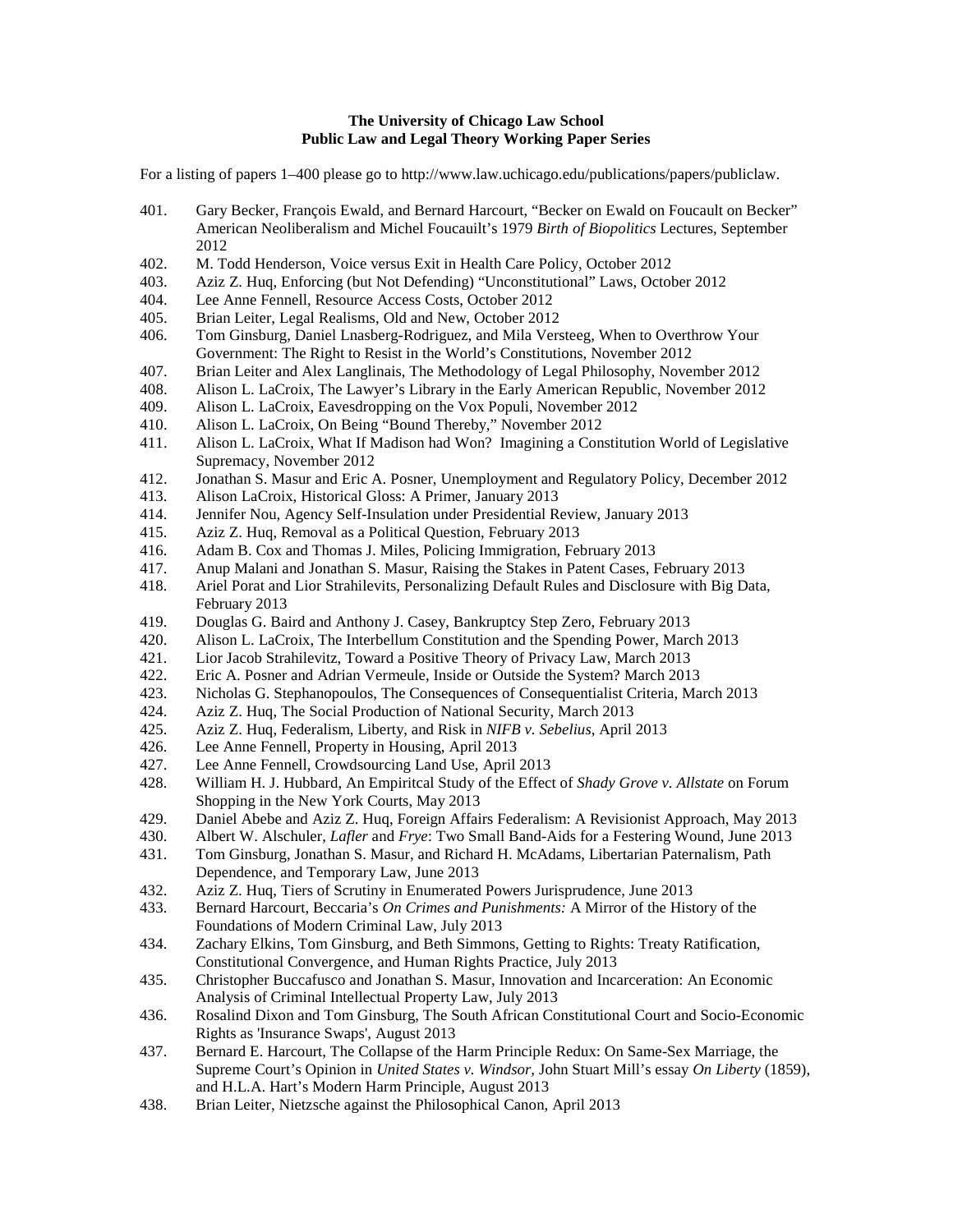- 439. Sital Kalantry, Women in Prison in Argentina: Causes, Conditions, and Consequences, May 2013<br>440. Becker and Foucault on Crime and Punishment, A Conversation with Gary Becker, Francois
- 440. Becker and Foucault on Crime and Punishment, A Conversation with Gary Becker, François Ewald, and Bernard Harcourt: The Second Session, September 2013
- 441. Daniel Abebe, One Voice or Many? The Political Question Doctrine and Acoustic Dissonance in Foreign Affairs, September 2013
- 442. Brian Leiter, Why Legal Positivism (Again)? September 2013
- 443. Nicholas Stephanopoulos, Elections and Alignment, September 2013
- 444. Elizabeth Chorvat, Taxation and Liquidity: Evidence from Retirement Savings, September 2013
- 445. Elizabeth Chorvat, Looking Through' Corporate Expatriations for Buried Intangibles, September 2013
- 446. William H. J. Hubbard, A Fresh Look at Plausibility Pleading, March 2015
- 447. Tom Ginsburg, Nick Foti, and Daniel Rockmore, "We the Peoples": The Global Origins of Constitutional Preambles, March 2014
- 448. Lee Anne Fennell and Eduardo M. Peñalver, Exactions Creep, December 2013
- 449. Lee Anne Fennell, Forcings, December 2013
- 450. Jose Antonio Cheibub, Zachary Elkins, and Tom Ginsburg, Beyond Presidentialism and Parliamentarism, December 2013
- 451. Nicholas Stephanopoulos, The South after Shelby County, October 2013
- 452. Lisa Bernstein, Trade Usage in the Courts: The Flawed Conceptual and Evidentiary Basis of Article 2's Incorporation Strategy, November 2013
- 453. Tom Ginsburg, Political Constraints on International Courts, December 2013
- 454. Roger Allan Ford, Patent Invalidity versus Noninfringement, December 2013
- 455. M. Todd Henderson and William H.J. Hubbard, Do Judges Follow the Law? An Empirical Test of Congressional Control over Judicial Behavior, January 2014
- 456. Aziz Z. Huq, Does the Logic of Collective Action Explain Federalism Doctrine? January 2014
- 457. Alison L. LaCroix, The Shadow Powers of Article I, January 2014
- 458. Eric A. Posner and Alan O. Sykes, Voting Rules in International Organizations, January 2014
- 459. John Rappaport, Second-Order Regulation of Law Enforcement, April 2015
- 460. Nuno Garoupa and Tom Ginsburg, Judicial Roles in Nonjudicial Functions, February 2014
- 461. Aziz Huq, Standing for the Structural Constitution, February 2014
- 462. Jennifer Nou, Sub-regulating Elections, February 2014
- 463. Albert W. Alschuler, Terrible Tools for Prosecutors: Notes on Senator Leahy's Proposal to "Fix" Skilling v. United States, February 2014
- 464. Aziz Z. Huq, Libertarian Separation of Powers, February 2014
- 465. Brian Leiter, Preface to the Paperback Edition of Why Tolerate Religion? February 2014
- 466. Jonathan S. Masur and Lisa Larrimore Ouellette, Deference Mistakes, March 2014
- 467. Eric A. Posner, Martii Koskenniemi on Human Rights: An Empirical Perspective, March 2014
- 468. Tom Ginsburg and Alberto Simpser, Introduction, chapter 1 of *Constitutions in Authoritarian Regimes,* April 2014
- 469. Aziz Z. Huq, Habeas and the Roberts Court, April 2014
- 470. Aziz Z. Huq, The Function of Article V, April 2014
- 471. Aziz Z. Huq, Coasean Bargaining over the Structural Constitution, April 2014<br>472. Tom Ginsburg and James Melton, Does the Constitutional Amendment Rule M
- Tom Ginsburg and James Melton, Does the Constitutional Amendment Rule Matter at All? Amendment Cultures and the Challenges of Measuring Amendment Difficulty, May 2014
- 473. Eric A. Posner and E. Glen Weyl, Cost-Benefit Analysis of Financial Regulations: A Response to Criticisms, May 2014
- 474. Paige A. Epstein, Addressing Minority Vote Dilution Through State Voting Rights Acts, February 2014
- 475. William Baude, Zombie Federalism, April 2014
- 476. Albert W. Alschuler, Regarding Re's Revisionism: Notes on "The Due Process Exclusionary Rule", May 2014
- 477. Dawood I. Ahmed and Tom Ginsburg, Constitutional Islamization and Human Rights: The Surprising Origin and Spread of Islamic Supremacy in Constitutions, May 2014
- 478. David Weisbach, Distributionally-Weighted Cost Benefit Analysis: Welfare Economics Meets Organizational Design, June 2014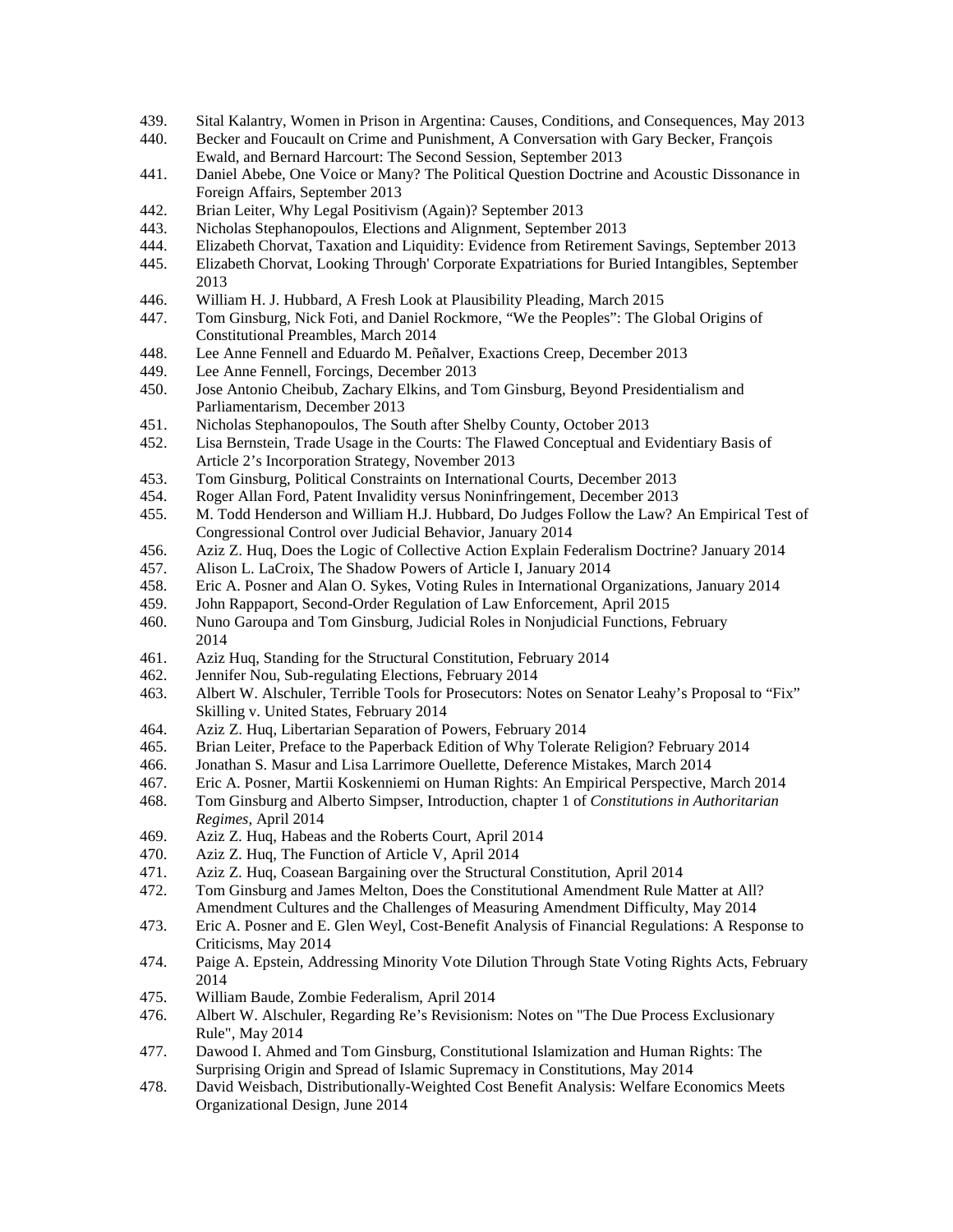- 479. William H. J. Hubbard, Nuisance Suits, June 2014
- 480. Saul Levmore and Ariel Porat, Credible Threats, July 2014
- 481. Brian Leiter, The Case Against Free Speech, June 2014
- 482. Brian Leiter, Marx, Law, Ideology, Legal Positivism, July 2014
- 483. John Rappaport, Unbundling Criminal Trial Rights, April 2015
- 484. Daniel Abebe, Egypt, Ethiopia, and the Nile: The Economics of International Water Law, August 2014
- 485. Albert W. Alschuler, Limiting Political Contributions after *Mccutcheon, Citizens United,* and *SpeechNow,* August 2014
- 486. Zachary Elkins, Tom Ginsburg, and James Melton, Comments on Law and Versteeg's "The Declining Influence of the United States Constitution," August 2014
- 487. William H. J. Hubbard, The Discovery Sombrero, and Other Metaphors for Litigation, September 2014
- 488. Genevieve Lakier, The Invention of Low-Value Speech, September 2014
- 489. Lee Anne Fennell and Richard H. McAdams, Fairness in Law and Economics: Introduction, October 2014
- 490. Thomas J. Miles and Adam B. Cox, Does Immigration Enforcement Reduce Crime? Evidence from 'Secure Communities', October 2014
- 491. Ariel Porat and Omri Yadlin, A Welfarist Perspective on Lies, May 2015<br>492. Laura M. Weinrib. Civil Liberties outside the Courts. October 2014
- Laura M. Weinrib, Civil Liberties outside the Courts, October 2014
- 493. Nicholas Stephanopoulos and Eric McGhee, Partisan Gerrymandering and the Efficiency Gap, October 2014
- 494. Nicholas Stephanopoulos, Aligning Campaign Finance Law, October 2014
- 495. John Bronsteen, Christopher Buccafusco and Jonathan S. Masur, Well-Being and Public Policy, November 2014
- 496. Lee Anne Fennell, Agglomerama, December 2014
- 497. Avital Mentovich, Aziz Z. Huq, and Moran Cerf, The Psychology of Corporate Rights, December 2014
- 498. Lee Anne Fennell and Richard H. McAdams, The Distributive Deficit in Law and Economics, January 2015
- 499. Omri Ben-Shahar and Kyle D. Logue, The Perverse Effects of Subsidized Weather Insurance, May 2015
- 500. Adam M. Samaha and Lior Jacob Strahilevitz, Don't Ask, Must Tell—and Other Combinations, January 2015
- 501. Eric A. Posner and Cass R. Sunstein, Institutional Flip-Flops, January 2015
- 502. Albert W. Alschuler, Criminal Corruption: Why Broad Definitions of Bribery Make Things Worse, January 2015
- 503. Jonathan S. Masur and Eric A. Posner, Toward a Pigovian State, February 2015
- 504. Richard H. McAdams, Vengeance, Complicity and Criminal Law in Othello, February 2015
- 505. Richard H. McAdams, Dhammika Dharmapala, and Nuno Garoupa, The Law of Police, February 2015
- 506. William Baude, Sharing the Necessary and Proper Clause, November 2014
- 507. William Baude, State Regulation and the Necessary and Proper Clause, December 2014
- 508. William Baude, Foreword: The Supreme Court's Shadow Docket, January 2015
- 509. Lee Fennell, Slicing Spontaneity, February 2015
- 510. Steven Douglas Smith, Michael B. Rappaport, William Baude, and Stephen E. Sachs, The New and Old Originalism: A Discussion, February 2015
- 511. Alison L. LaCroix, A Man For All Treasons: Crimes By and Against the Tudor State in the Novels of Hilary Mantel, February 2015
- 512. Alison L. LaCroix, Continuity in Secession: The Case of the Confederate Constitution, February 2015
- 513. Adam S. Chilton and Eric A. Posner, The Influence of History on States' Compliance with Human Rights Obligations, March 2015
- 514. Brian Leiter, Reply to Five Critics of Why Tolerate Religion? August 2014
- 515. Nicholas Stephanopoulos, Teaching Election Law, September 2014